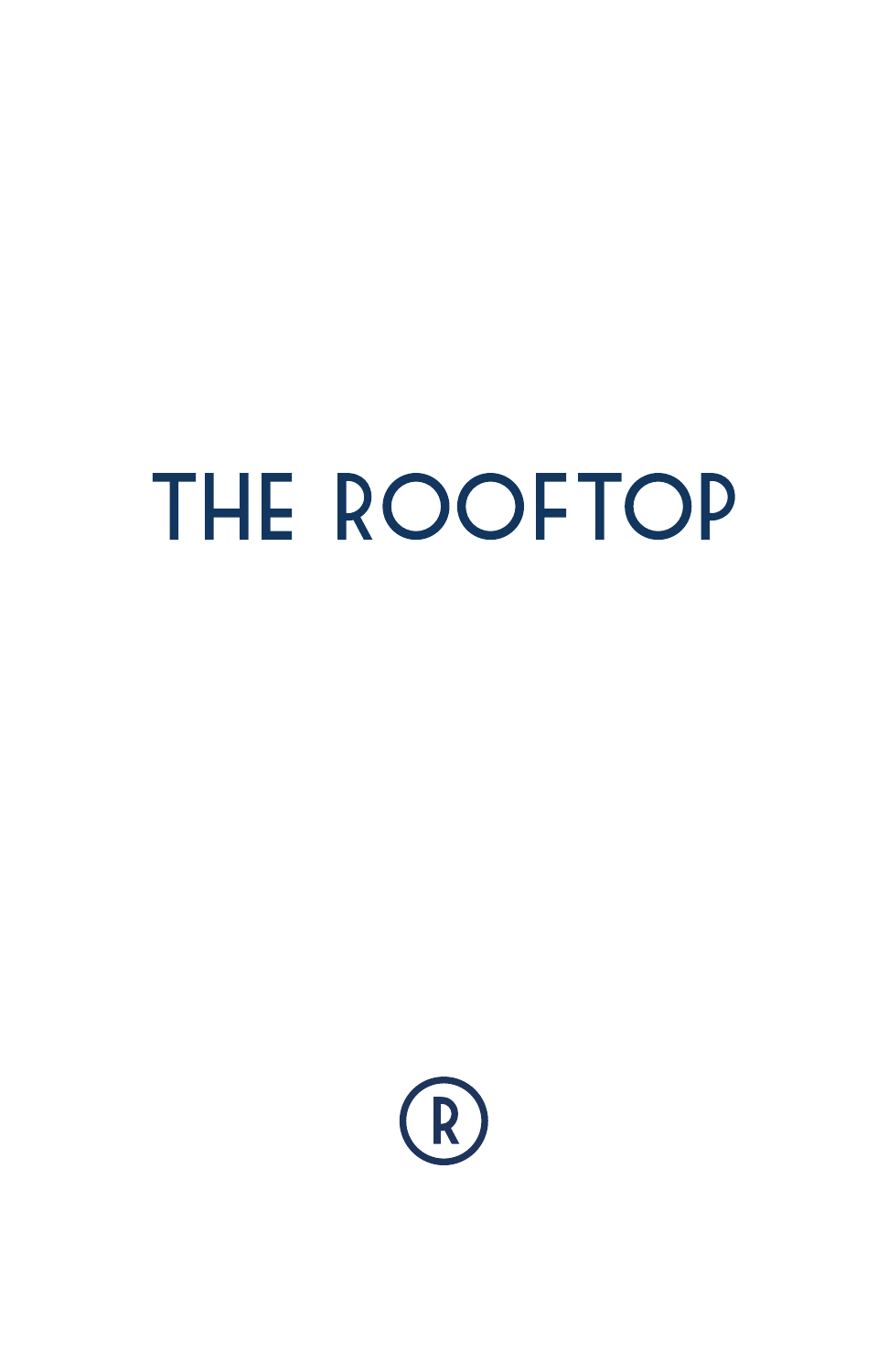## RAW BAR

*all served with cocktail sauce, mignonette, horseradish, hot sauce*

OYSTERS 18/32 selection of ½ dozen/dozen

SHRIMP COCKTAIL 20 horseradish cocktail sauce, lemon, tabasco CHERRY STONE CLAMS 12 selection of ½ dozen

LITTLE NECK CLAMS 14 selection of ½ dozen

*platters served with cocktail sauce, mignonette, horseradish, hot sauce, romesco*

THE COUSTEAU 68 (serves 2-4) "the sea, the great unifier, is man's only hope. now, as ever before, the old phrase has a literal meaning: we are all in the same boat"

12 oysters, 6 cherry stone clams, 4 shrimp, 4 snow crab claws

THE HEMINGWAY 125 (serves 4-6) "always do sober what you said you'd do drunk, that will teach you to keep your mouth shut"

12 oysters, 6 cherry stone clams, 6 shrimp, 3oz tuna poke, 6 snow crab claws, 3oz lobster cocktail

THE KRAKEN 185 (serves 6-8) "the kraken is the legendary like sea monster of gigantic size, the sheer size and fearsome appearance have made it the common ocean-dwelling monster"

24 oysters, 6 cherry stone clams, 6 little neck clams, 6 shrimp, 1 whole chilled lobster, 6oz tuna poke, 8 snow crab claws, 8oz king crab leg

## CRISPY RICE

LOBSTER DYNAMITE 25 maine lobster, tobiko, spicy sesame kupie mayo

> TUNA POKE 22 avocado, crispy shallots

SPICY SALMON 20 atlantic salmon, scallions, cucumber, lemon crema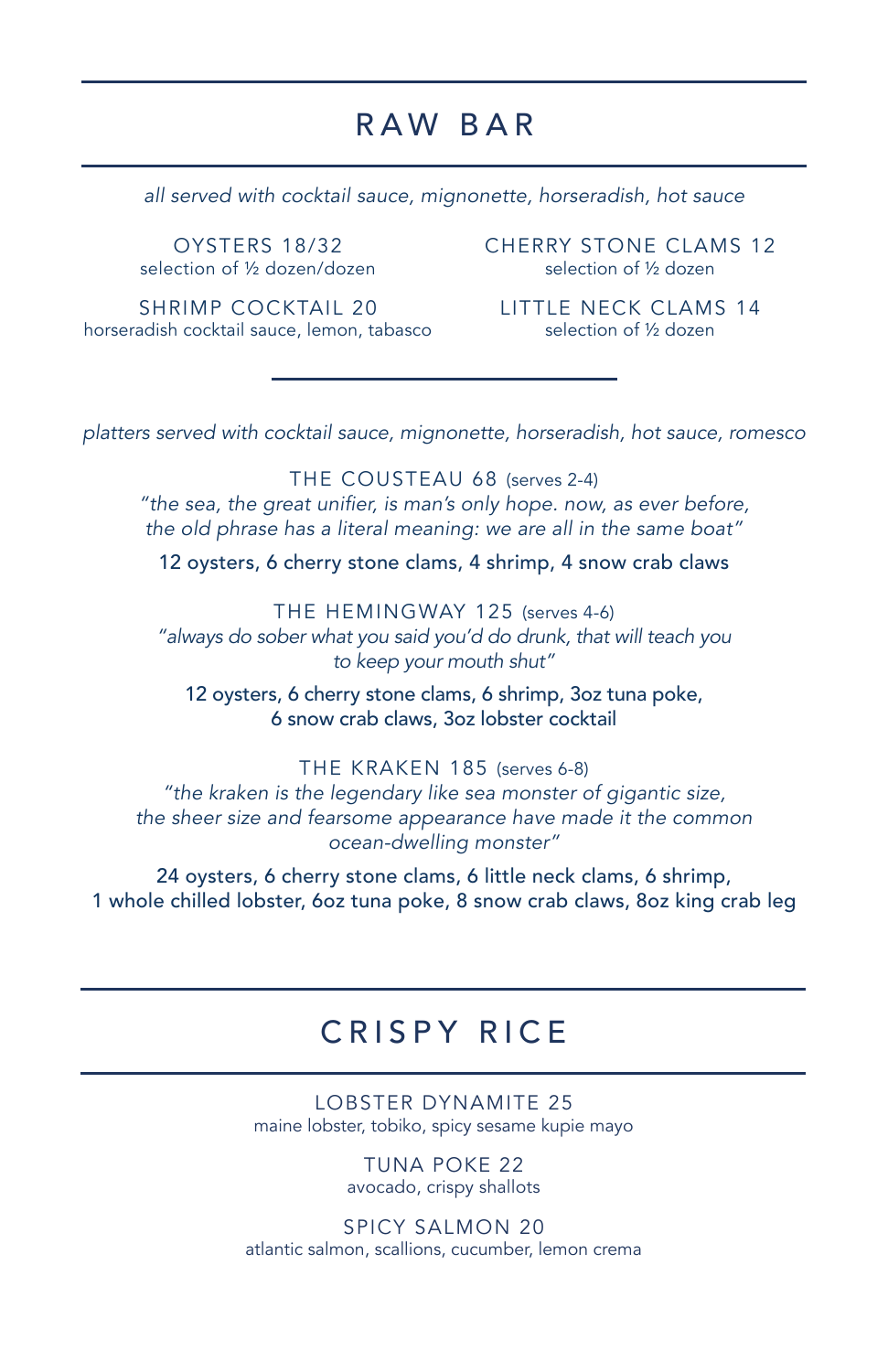## SNACKS

SARDINES & CHIPS 12 house made chips, onion dip, fresh sardines, lemon

GUACAMOLE 10 corn chips, salsa, sour cream

SEA SALT EDAMAME 8

## TAQUERIA

PULLED PORK TACOS 14 (3) slow roasted pork shoulder, chili bbq, queso fresco, pickled onion, siracha crema

TEQUILA LIME CHICKEN TACOS 14 (3) patron marinated pulled chicken, lime, napa cabbage, cilanto, tomatillo salsa

BLACK BEAN TACOS 15 (3) chili mole, refried black beans, shaved lettuce, shredded jack cheese, pico de gallo

VEGGIE QUESADILLA 14 jack cheese, jalapeños, served with guacamole, pico de gallo, sour cream

### FLATBREADS

MARGHERITA 12 classic red sauce, fresh mozzarella, basil

BUFFALO CHICKEN 14 crème fraîche, mozzarella, pulled chicken, buffalo sauce, scallions, blue cheese cream

> PROSCIUTTO & FIG 16 gorgonzola, fig jam, prosciutto, arugula, lemon zest

#### FOR THOSE OF US WITH ALLERGIES

we take this pretty seriously, so please alert your server of any allergies or dietary restrictions



EXECUTIVE CHEF: BRIAN CRAWFORD

consuming raw or undercooked meats, poultry, seafood, shellfish or egg may increase your risk of food borne illness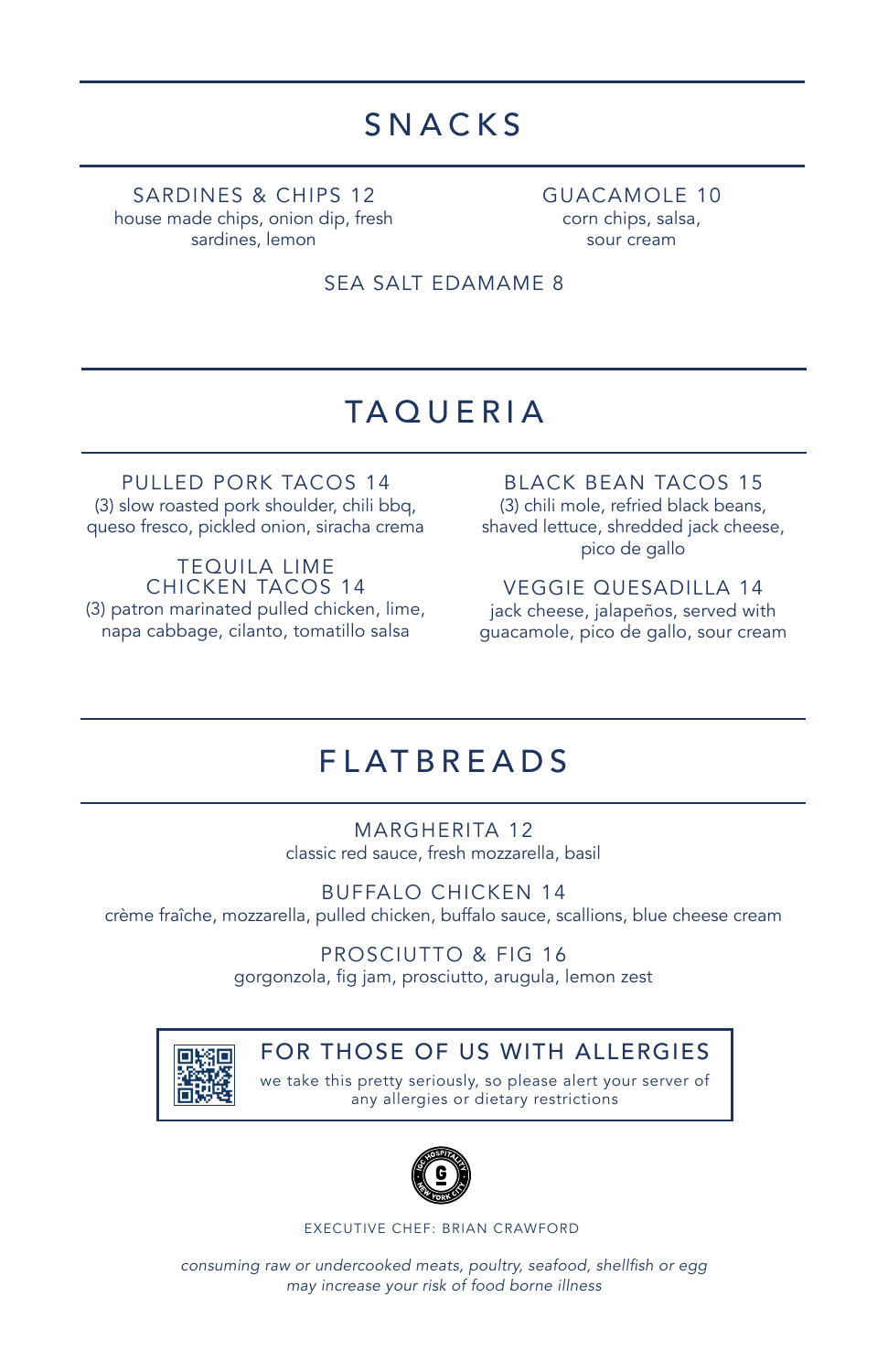## COCKTAILS

individual cocktail / large format

SHARK BITE 16/80 ghost pepper tequila, cucumber, watermelon, lime, tajin

> JAMAICAN BAY 16/80 coconut cartel rum, cucumber, lime

EZ-PASS 16/80 grey goose vodka, lavender, lemon, club soda

DALTON'S MARGARITA 14/70 cazadores tequila, orange liqueur, agave, lime

HARBOR SUNSET 15/75 crop cucumber vodka, dry curaçao, aloe liqueur chareau, orange blossom, lemon

> MEZCALOMA 16/80 ilegal mezcal, grapefruit, club soda

BLACKBERRY SPRITZ 14/70 victoria pink gin, blackberry, aperol, lemon

ESPRESSO MARTINI 16 tito's vodka, mr. black, kahlua, espresso

## HARD SELTZER

#### SIP MARGS

CLASSIC MARGARITA 8

MANGO MARGARITA 8

BUCKET OF SIX 40

#### WHITE CLAW

BLACK CHERRY 8

BUCKET OF SIX 40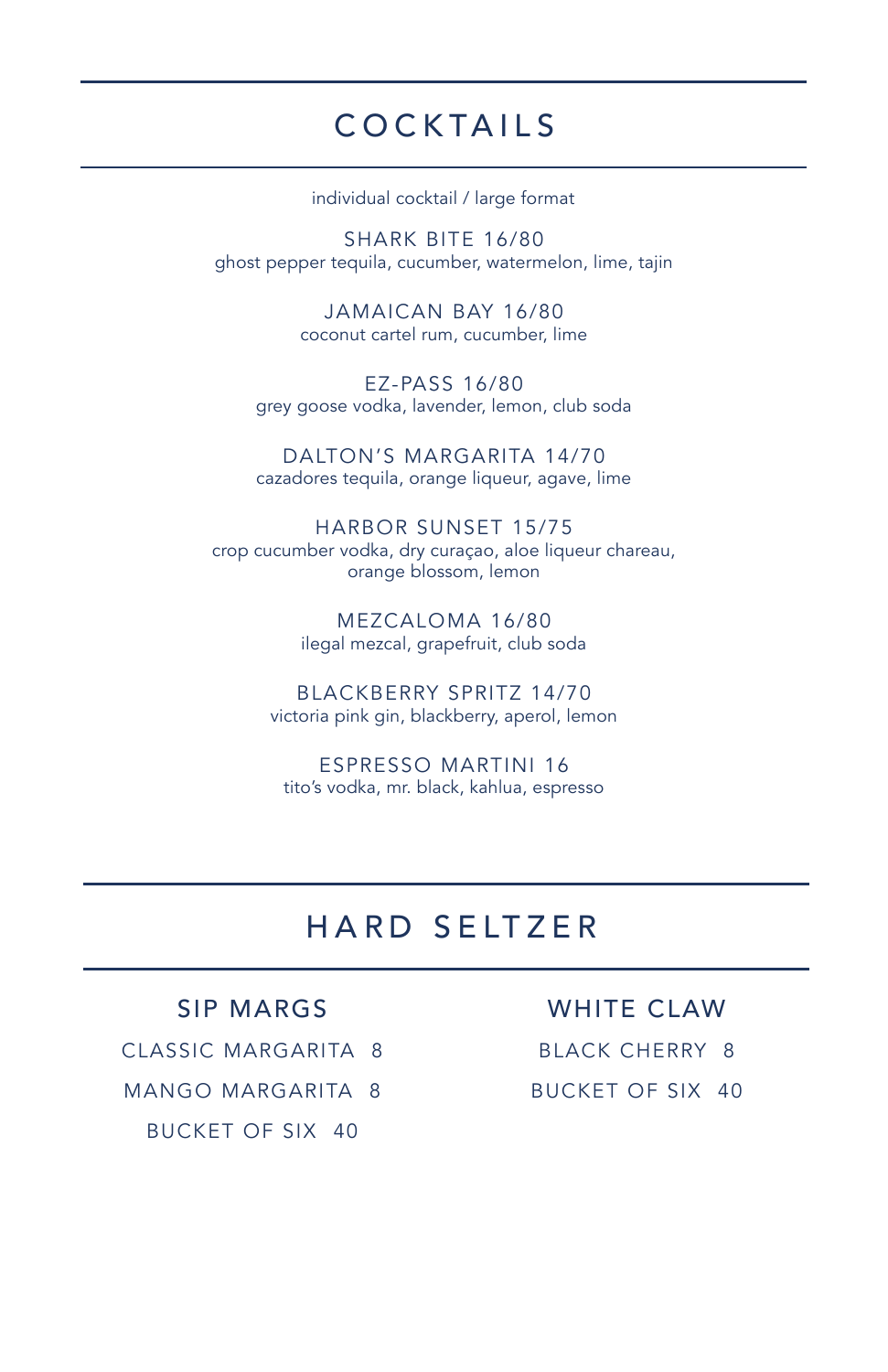## CANNED BEER

CORONA LIGHT 7/35\* BUD LIGHT 6/30\* MICHELOB ULTRA 7/35\* KONA 8/40\* ROCKAWAY IPA 8/40\* can / bucket of 6

## WINES BY THE GLASS

## WHITE / SPARKLING PROSECCO and the state of the state of the state of the state of the state of the state of the state of the state of the state of the state of the state of the state of the state of the state of the state of the state of t

| PINOT GRIGIO Lavis, it     |             | 12 |
|----------------------------|-------------|----|
| SAUVIGNON BLANC Buisse, fr |             | 13 |
| CHARDONNAY Boen, ca        |             | 14 |
| CHABLIS Louis Jadot, fr    |             | 18 |
|                            | <b>ROSÉ</b> |    |
| Studio by Miraval, fr      |             | 14 |
| Summer Water, ca           |             | 12 |
|                            | <b>RED</b>  |    |
| PINOT NOIR J Vineyards, ca |             | 15 |
| CABERNET Uppercut, ca      |             | 15 |
| MALBEC Colores Del Sol, ar |             | 12 |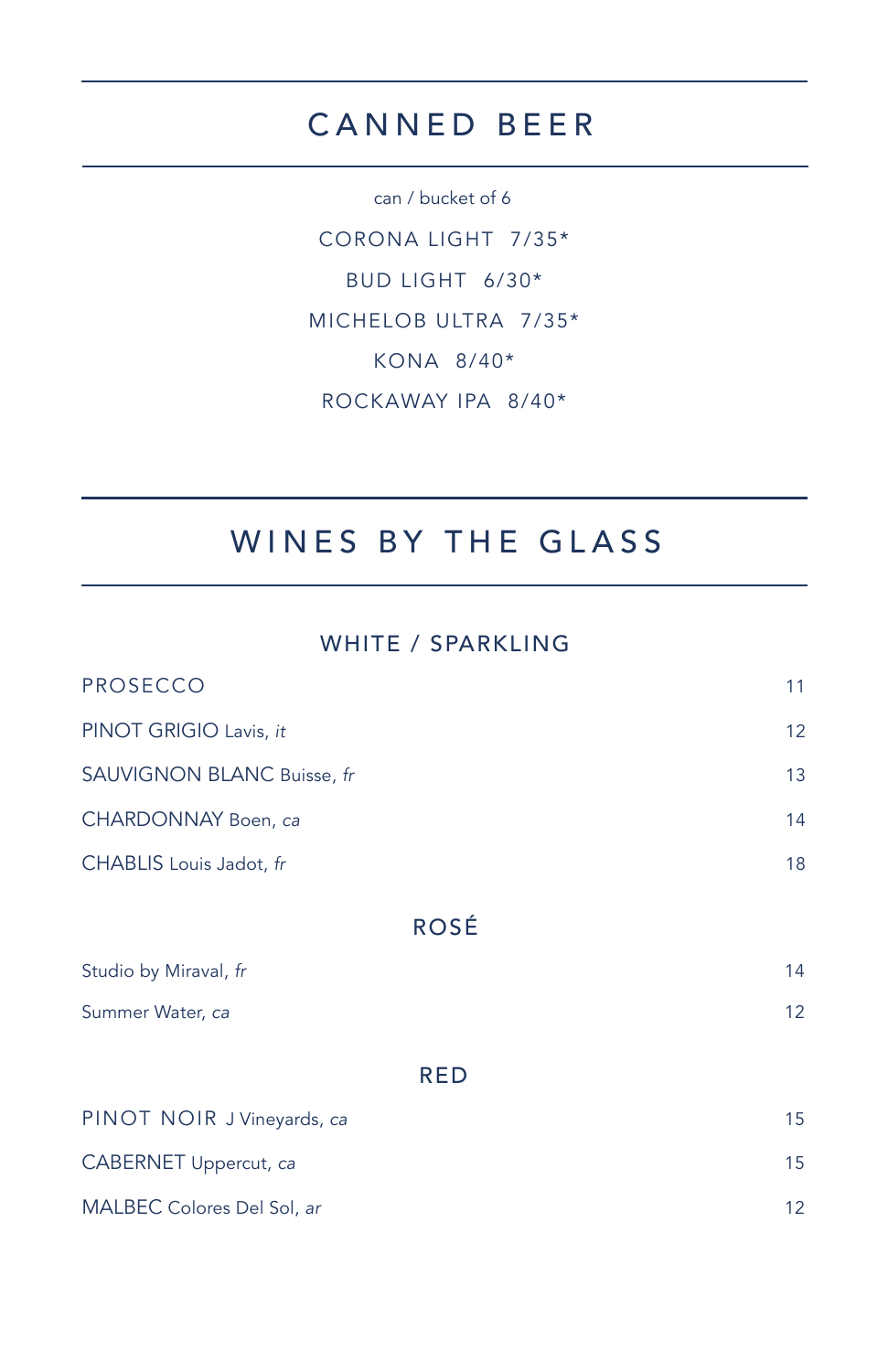## WINES BY THE BOTTLE

#### **WHITE**

| <b>PINOT GRIGIO</b>                            |     |
|------------------------------------------------|-----|
| Lavis, it '20                                  | 48  |
| Santa Margherita, it '20                       | 75  |
| <b>SAUVIGNON BLANC</b>                         |     |
| Momo, nz '20                                   | 60  |
| Paul Buisse, fr '20                            | 52  |
| Emmolo, ca '20                                 | 75  |
| SANCERRE Mellot, fr '20                        | 75  |
| <b>CHARDONNAY</b>                              |     |
| Boen, ca '19                                   | 56  |
| Sonoma-Cutrer<br>Russian River Ranches, ca '18 | 70  |
| Jordan, ca '18                                 | 90  |
| <b>BURGUNDY</b>                                |     |
| Jadot Chablis Sabliere, fr '18                 | 70  |
| Drouhin Chassagne-Montrachet, fr '18           | 155 |
| ALBARIÑO Alba Vega N, sp '19                   | 75  |
| <b>RIESLING</b>                                |     |
| Empire Estate, ny '18                          | 55  |
| Urban by Nik Weis, ge                          | 55  |
| SPARKLING                                      |     |
| PROSECCO Stellina di Note, it                  | 55  |
| SPARKLING Lieb Cellars, ny                     | 65  |
| <b>BRUT</b> Moet Chandon, fr                   | 130 |
| ROSÉ Lieb Cellars, ny                          | 70  |
| ROSE Piper-Heidsieck, fr                       | 165 |
| CHAMPAGNE Dom Perignon, fr '10                 | 450 |
|                                                |     |

#### LARGE FORMAT

| BRUT Moet Chandon Brut 1.5L, fr<br>250 |
|----------------------------------------|
|                                        |

#### ROSÉ

| Summer Water, fr '20      | 45 |
|---------------------------|----|
| Studio by Miraval, fr '21 | 55 |
| Hampton Water, fr '21     | 55 |
| Chateau Minuty, fr '21    | 60 |

#### LARGE FORMAT

| Hampton Water 1.5L, fr '21 | 110 |
|----------------------------|-----|
| Hampton Water 3L, fr '21   | 220 |

#### RED

| PINOT NOIR                                              |     |
|---------------------------------------------------------|-----|
| J Vineyards, ca '17                                     | 60  |
| Benton Lane, or '19                                     | 65  |
| Banshee, ca '19                                         | 65  |
| <b>BURGUNDY</b>                                         |     |
| Regnard Bourgogne, fr '19                               | 75  |
| <b>CABERNET SAUVIGNON</b>                               |     |
| Uppercut, ca '19                                        | 60  |
| Daou, ca '18                                            | 75  |
| Quilt, ca '18                                           | 110 |
| Spring Mountain, ca '05                                 | 125 |
| Jordan Alexander Valley, ca '16                         | 150 |
| Caymus, ca '18                                          | 210 |
| <b>MALBEC</b>                                           |     |
| Colores Del Sol, ar' 19                                 | 48  |
| Ernesto Catenary Siesta, ar '16                         | 80  |
| Red Schooner, ar '19                                    | 125 |
| MONTEPULCIANO Barba, it '19                             | 55  |
| GRENACHE Gigondas, fr '19                               | 75  |
| RIOJA Monte Real, sp '16                                | 70  |
| <b>SUPER TUSCAN</b><br>Ca'Marcanda by Gaja 'Promis', it | 90  |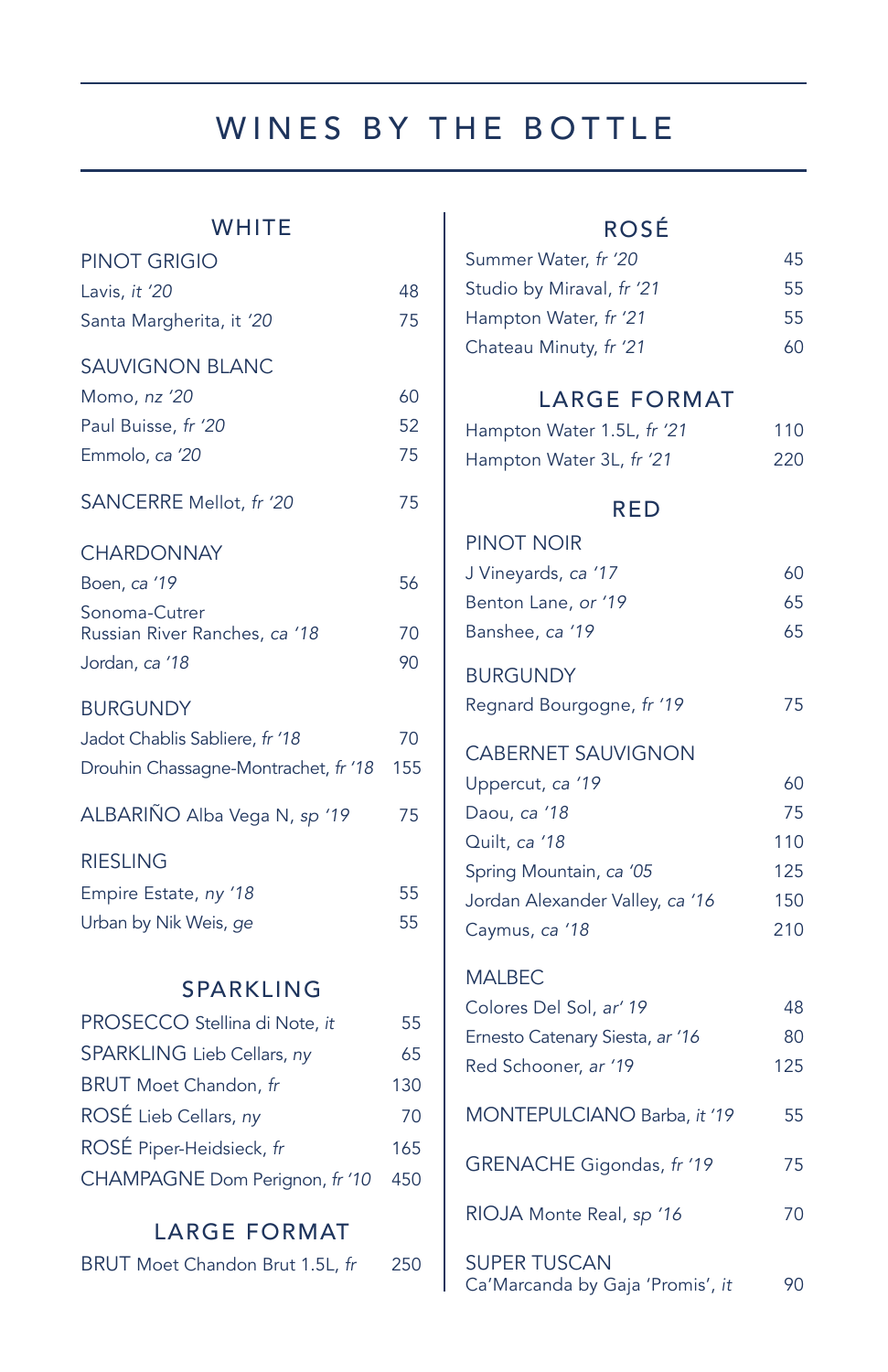## SPIRITS BY THE BOTTLE

#### VODKA

| GREY GOOSE 300 |  |  |  |  |  |  |  |  |  |  |  |  |
|----------------|--|--|--|--|--|--|--|--|--|--|--|--|

#### GIN

| TANQUERAY250 |  |  |  |  |  |  |  |  |  |  |  |
|--------------|--|--|--|--|--|--|--|--|--|--|--|
|              |  |  |  |  |  |  |  |  |  |  |  |

#### TEQUILA

| DON JULIO BLANCO 325    |  |
|-------------------------|--|
| DON JULIO REPOSADO 350  |  |
| DON JULIO AÑEJO 375     |  |
| DON JULIO 1942 625      |  |
| CLASE AZUL REPOSADO 650 |  |
| LANETA EXTRA AÑEJO 700  |  |

#### BOURBON / SCOTCH / WHISKEY

| MAKERS MARK 250         |  |
|-------------------------|--|
| WOODFORD RESERVE 300    |  |
|                         |  |
| JOHNNIE WALKER BLACK350 |  |
| JAMESON 300             |  |